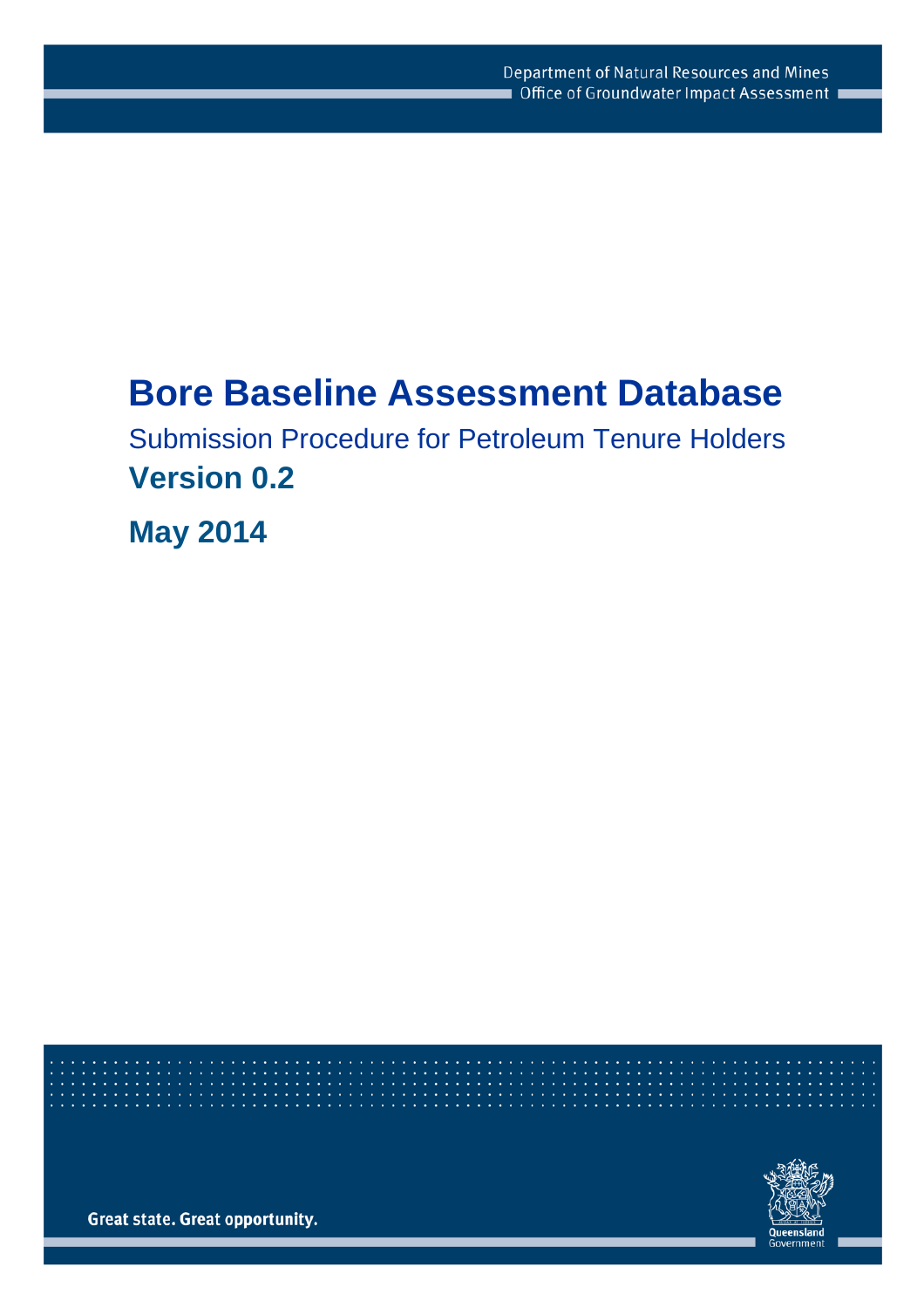This publication has been compiled by Lynne Ford of the Office of Groundwater Impact Assessment, Department of Natural Resources and Mines.

© State of Queensland, 2014.

The Queensland Government supports and encourages the dissemination and exchange of its information. The copyright in this publication is licensed under a Creative Commons Attribution 3.0 Australia (CC BY) licence.



Under this licence you are free, without having to seek our permission, to use this publication in accordance with the licence terms.

You must keep intact the copyright notice and attribute the State of Queensland as the source of the publication.

For more information on this licence, visit http://creativecommons.org/licenses/by/3.0/au/deed.en

The information contained herein is subject to change without notice. The Queensland Government shall not be liable for technical or other errors or omissions contained herein. The reader/user accepts all risks and responsibility for losses, damages, costs and other consequences resulting directly or indirectly from using this information.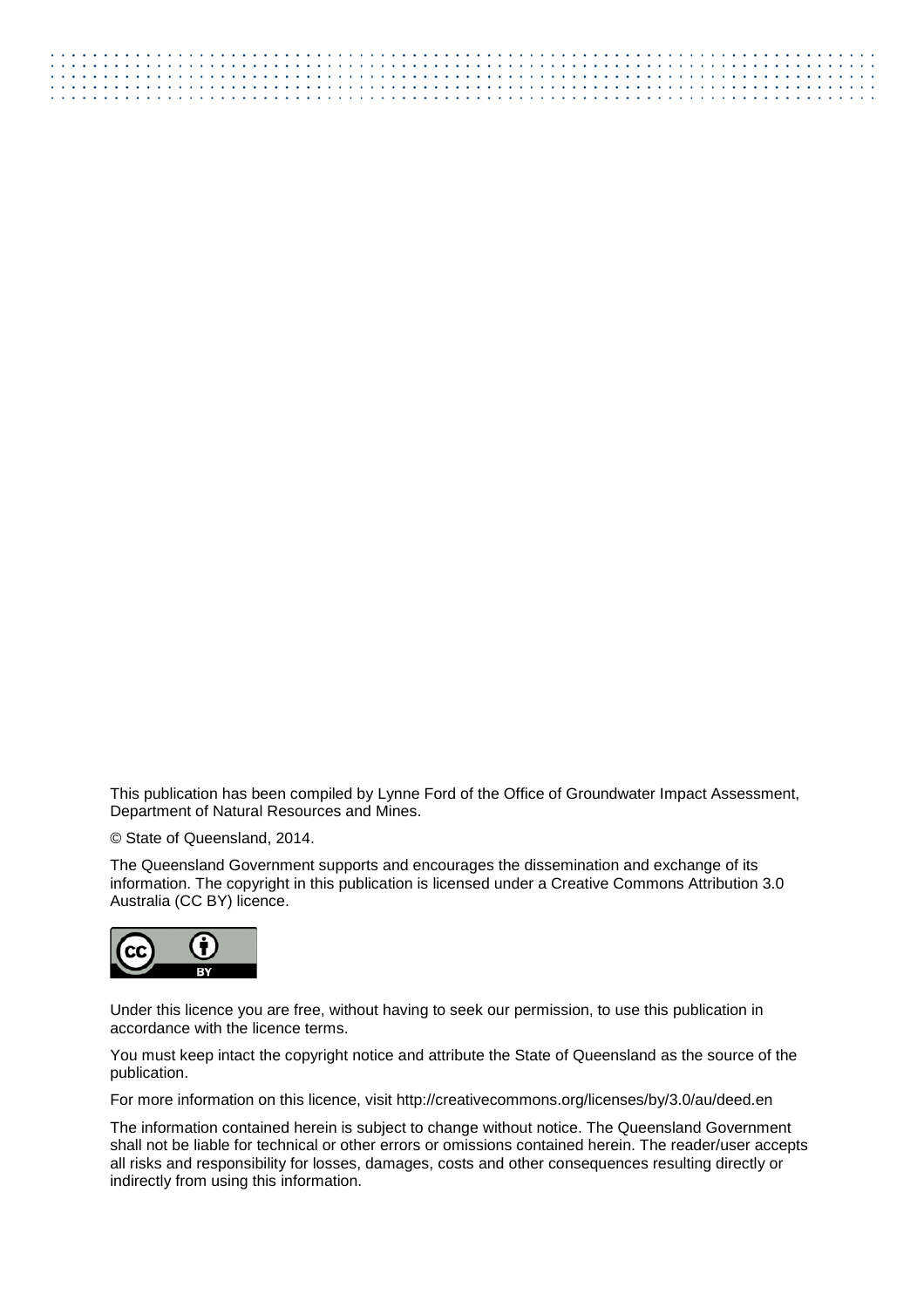# 

# **Contents**

| 1. |                | Background                                                                                                                                                  |                     |
|----|----------------|-------------------------------------------------------------------------------------------------------------------------------------------------------------|---------------------|
| 2. |                | <b>Hardcopy Submission</b>                                                                                                                                  |                     |
|    | 2.1.           | Hardcopy Procedure                                                                                                                                          | 2                   |
| 3. |                | <b>Electronic Submission</b>                                                                                                                                | 3                   |
|    | 3.1.           | Phase 1 – Limited Electronic Submission                                                                                                                     | 4                   |
|    | 3.2.           | 3.1.1. Phase 1 Procedure<br>Phase 2 – Bulk Electronic Submission                                                                                            | 6<br>6              |
|    |                | 3.2.1. Phase 2 Procedure                                                                                                                                    |                     |
|    | Appendix 1     |                                                                                                                                                             | 9                   |
| L. |                | <b>File Naming Standards</b>                                                                                                                                | 9                   |
| Ш. | А.<br>В.<br>C. | Zip File Naming Standard - Hardcopy (Email) Submission<br>Zip File Naming Standard - Electronic Submission<br><b>File Naming Standard</b><br>Document Types | 9<br>10<br>10<br>10 |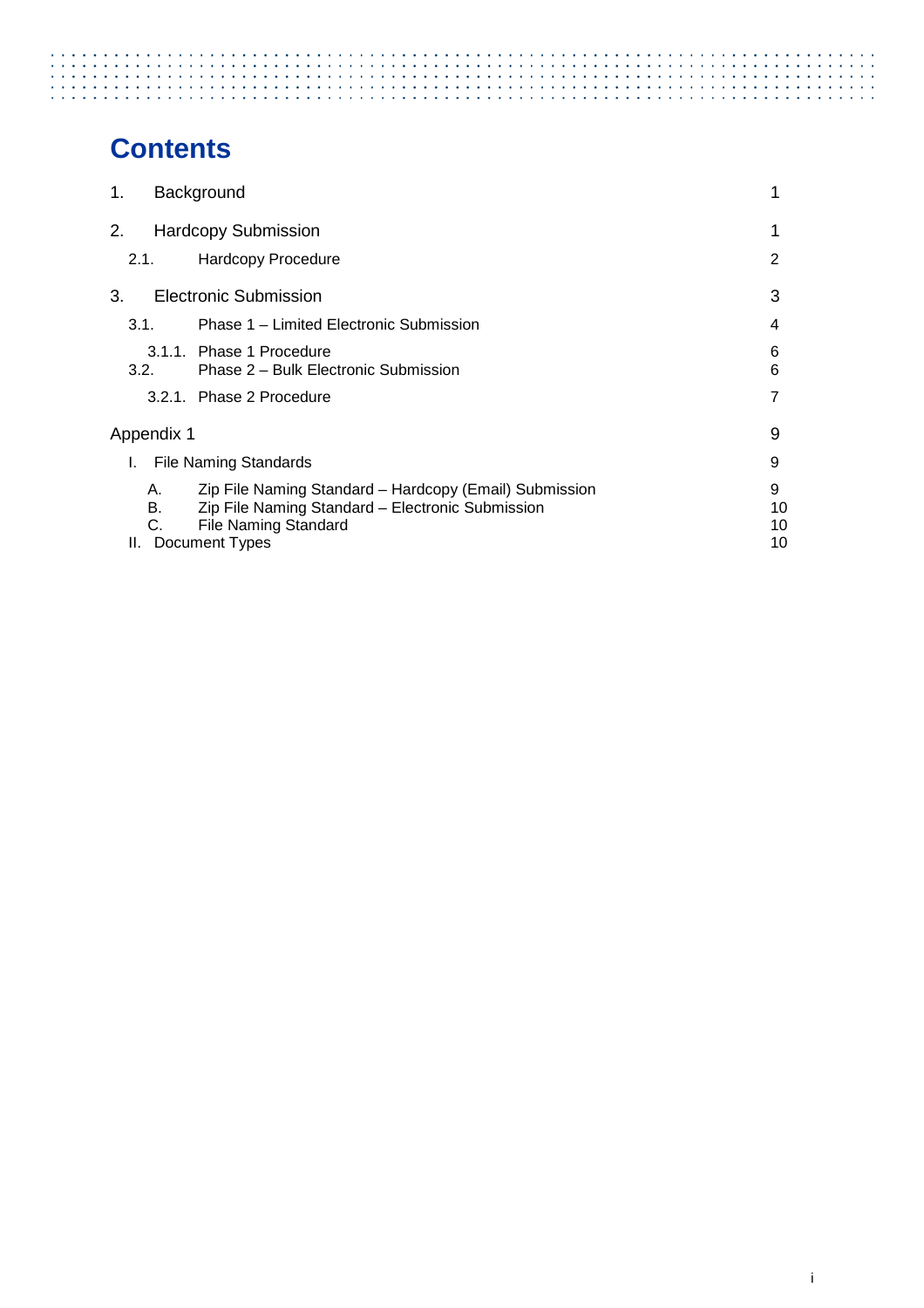# <span id="page-3-0"></span>**1. Background**

The *Water Act 2000* provides the regulatory framework for the baseline assessment regime. The Department of Environment and Heritage Protection (EHP) is responsible for administering this framework.

The Office of Groundwater Impact Assessment's (OGIA) function is to store information collected during baseline assessments. OGIA may use baseline assessment information as part of undertaking its CSG role.

There are various ways for the for a petroleum tenure holder (PTH) to submit baseline assessment information to OGIA. Electronic submission is always preferred, particularly for ongoing submission of baseline assessment information.

From a data and systems management perspective, precedence is given to the potential number of Appendix 1 Bore Baseline Assessments of the EHP approved Outcomes of Baseline Assessment Form. Noting this, submission options include:

- For PTHs with a limited number (approximately 20) of Appendix 1 Bore Baseline Assessments in total, OGIA will accept hardcopies of the completed Baseline Assessment Form(s) and related Appendix 1 information. These hardcopies can be scanned and emailed to OGIA or sent via post to OGIA. The email address and the postal address are available on the Outcomes of Baseline Assessment Form.
- For PTHs with a large number (more than 20) of Appendix 1 Bore Baseline Assessments in total, submission of Baseline Assessment Form(s) and related Appendix 1 information should be electronic.

This document provides petroleum tenure holders with procedural guidance on the submission of information collected during baseline assessments.

# <span id="page-3-1"></span>**2. Hardcopy Submission**

PTHs will follow this process if submitting hardcopies of the Baseline Assessment Forms, which is intended to apply only to PTHs with a limited number (approximately 20) of Appendix 1 Bore Baseline Assessments in total.

Electronic submission is always preferred, particularly for ongoing submission of baseline assessment information.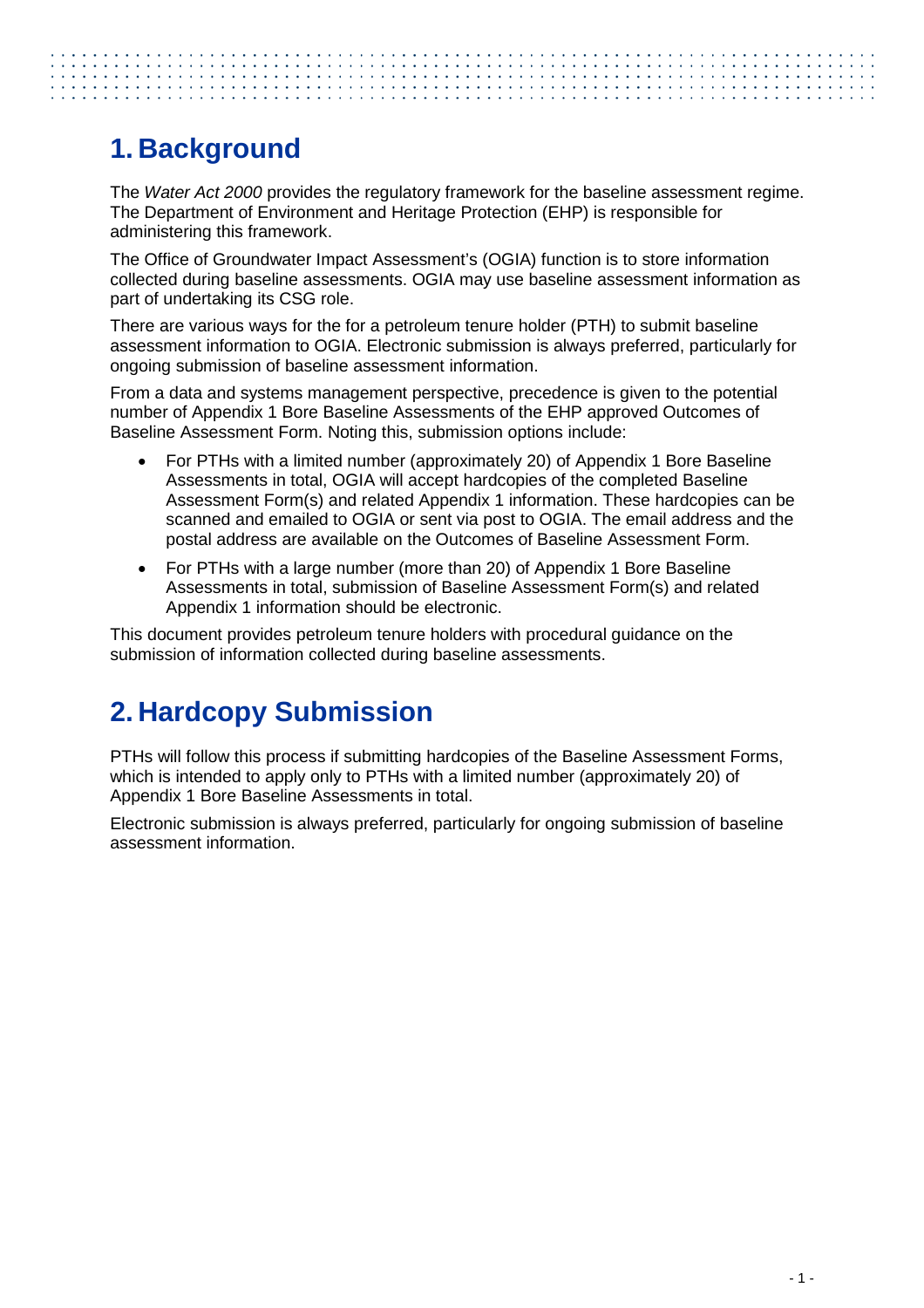

### <span id="page-4-0"></span>**2.1. Hardcopy Procedure**

- Supporting baseline assessment information, whether being sent as a hardcopy or emailed, must conform to OGIA's *File Naming Standards*, either written on the bottom right of the hardcopies or the scanned document name as per the naming standards.
- Scan the hardcopy submissions and email to OGIA.
- The maximum size per email including attachments can not exceed six (6) megabytes. It is acknowledged that this may require multiple emails in relation to one outcome of baseline assessment form.
- The attachments can be compressed into a zip file (preferably using "WinZip") to reduce the number of emails sent per outcome of baseline assessment submission. Zip files must still conform to the *File Naming Standards*.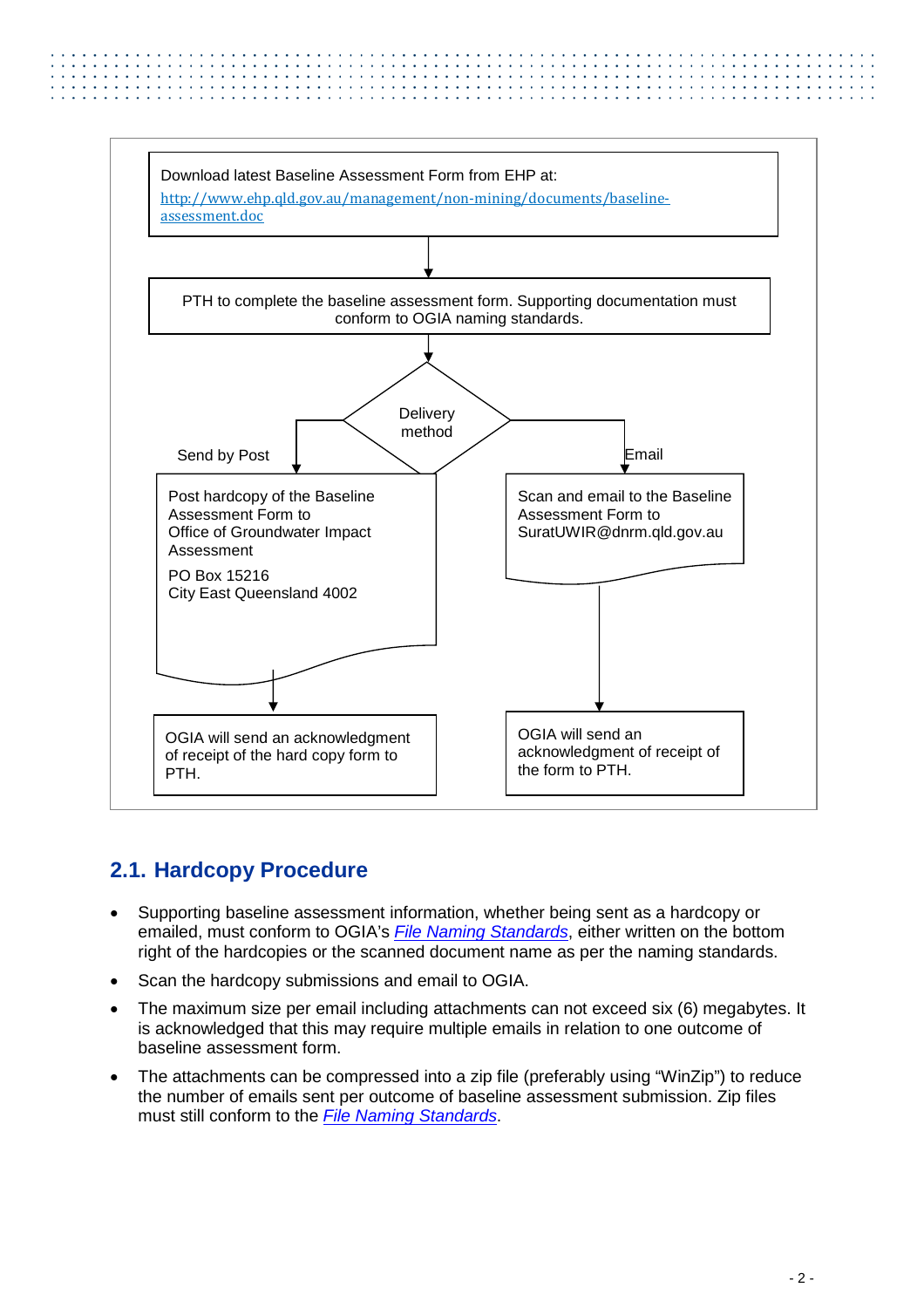• Where baseline assessment documents spans more than a single email, the subject line of all related emails must state the relationship across the sequence of emails. Example of a subject line with multiple emails parts:

BL\_<Tenure\_ID>\_YYYY\_MM\_DD\_hh24miss part <n> of <total>

- BL\_ORIGIN\_2011\_11\_08\_141032 Part 1 Of 8
- BL\_ORIGIN\_2011\_11\_08\_141032 Part 2 Of 8

Note:

At any time, a PTH may email OGIA at [<SuratUWIR@dnrm.qld.gov.au>](mailto:SuratUWIR@dnrm.qld.gov.au) to request a <Tenure\_ID>.

## <span id="page-5-0"></span>**3. Electronic Submission**

PTHs will follow this process if submitting structured electronic of the Baseline Assessment Forms, which is intended to apply only to PTHs with a large number (more than 20) of Appendix 1 Bore Baseline Assessments in total.

The electronic submission process features two (2) phases, including:

- 1. OGIA and PTHs implement electronic submission transfer arrangements through a limited submission process, enabling resolution of any file or data errors.
- 2. Pending the outcome of phase 1, OGIA will advise PTHs that bulk transfer of data will be accepted in accordance with refined (tested) electronic submission process.

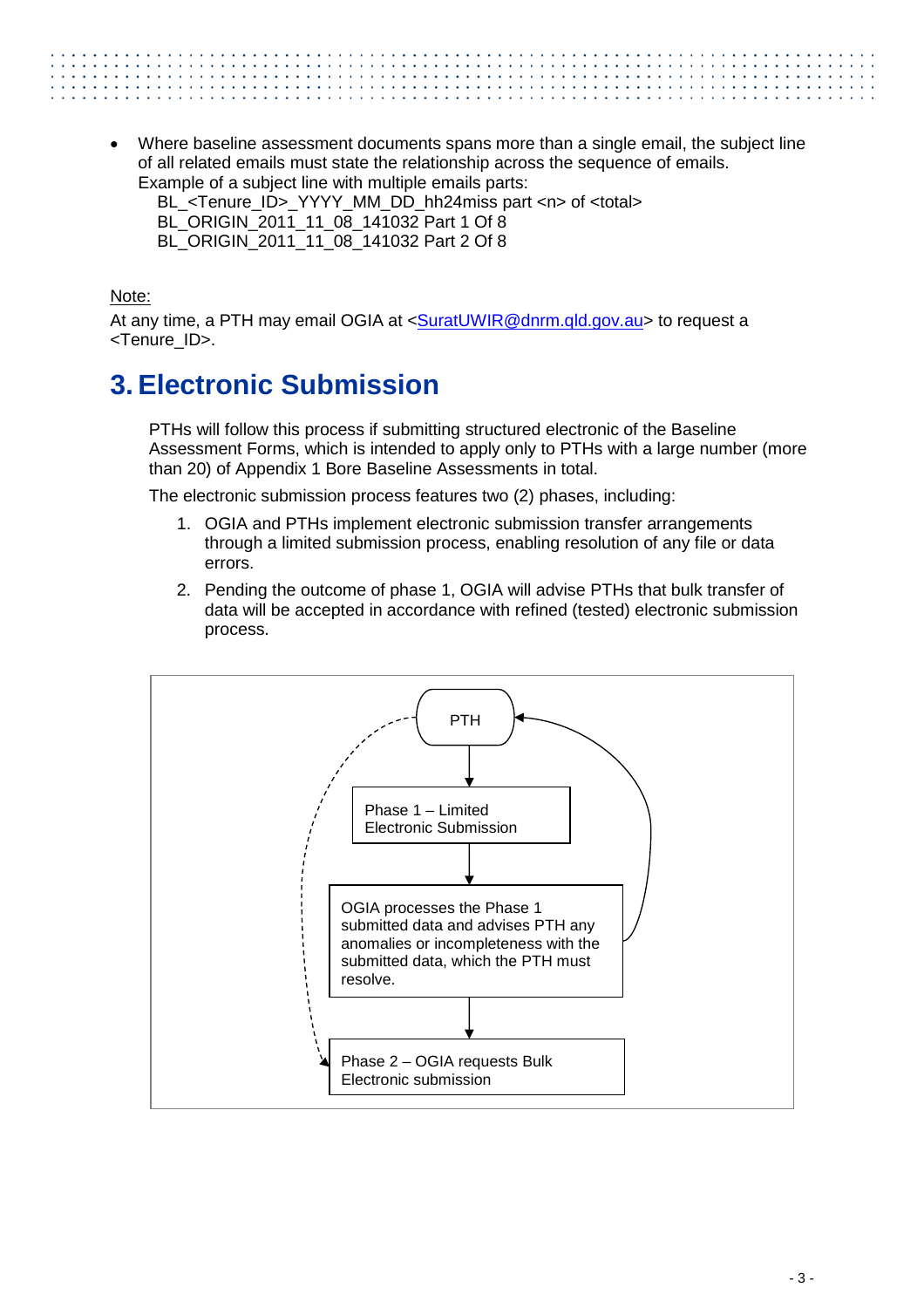#### <span id="page-6-0"></span>**3.1. Phase 1 – Limited Electronic Submission**

This phase applies only to Santos Ltd, Arrow Energy Ltd, QGC Pty Ltd and Origin Energy Resources Ltd and is scheduled to occur over about a 6 week period.

This phase will provide for PTHs and OGIA to trail and clarify the electronic file format submission process. This staging process will ensure that the final bulk submission of data received is in the correct format; that naming standards of documents conform to requirements and; that mandatory supporting information is appropriately included.

Participating PTHs should submit to OGIA one Outcome of Baseline Assessment with approximately ten (10) Appendix 1 Bore Baseline Assessments. The electronic zip file for submission will consist of, a scanned copy of the Outcome of Baseline Assessment (the first 4 pages); electronic format of the Outcome of Baseline Assessment data; electronic format of the bore baseline assessments relating to the Outcome of Baseline Assessment and the supporting bore baseline assessment data.

OGIA will process the files and advise participating PTHs of any data or file mismatches or incompleteness.

Subject to the limited electronic submission process being refined as necessary and achieving its purpose, OGIA will advise PTHs of the outcome of Phase 1 and initiate Phase 2. This will trigger PTH submitting the remaining baseline assessment data in accordance with the Phase 2 process detailed in section 3.2.

PTHs not scheduled to participate in Phase 1 may contact OGIA to implement a similar phased electronic submission process.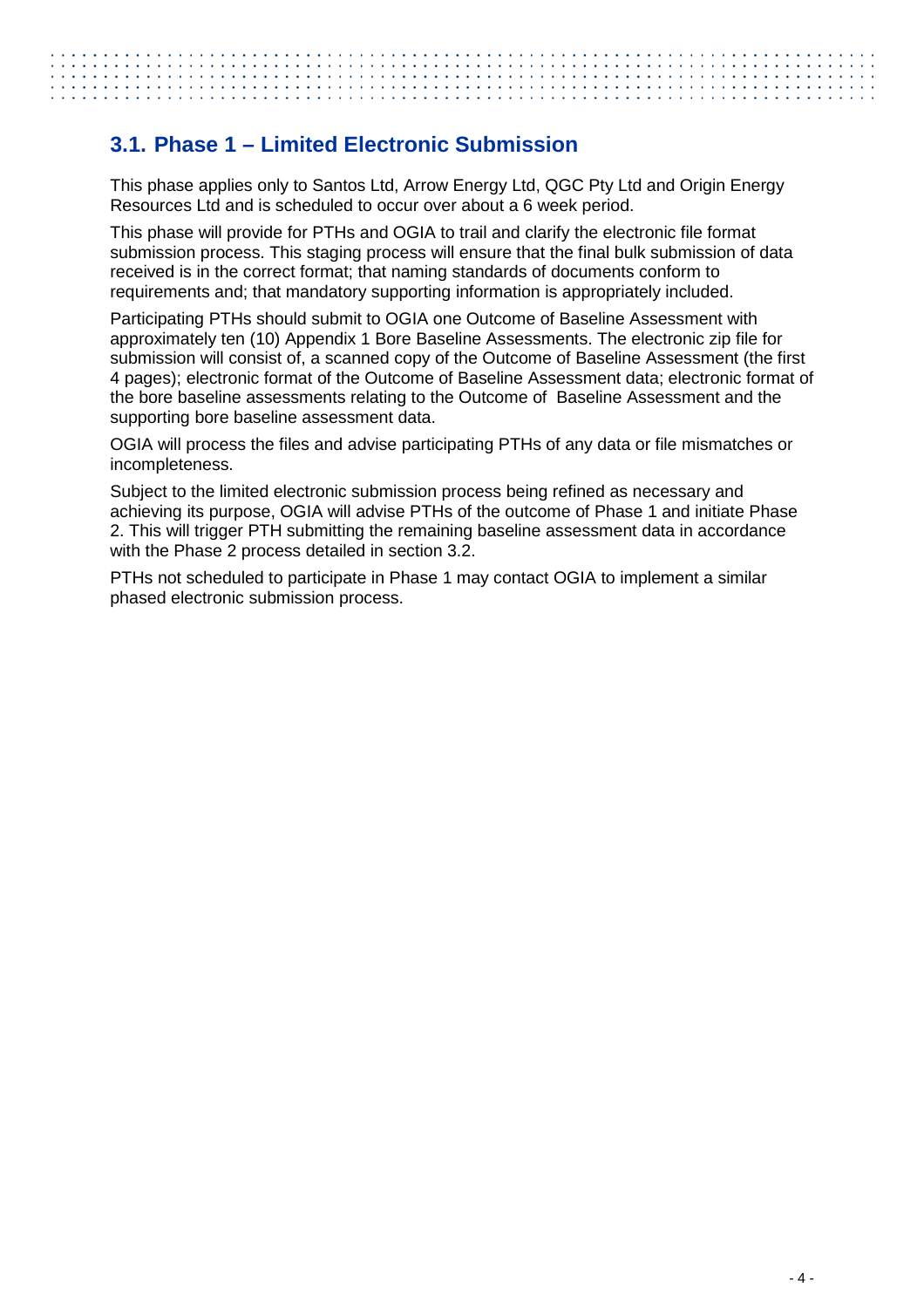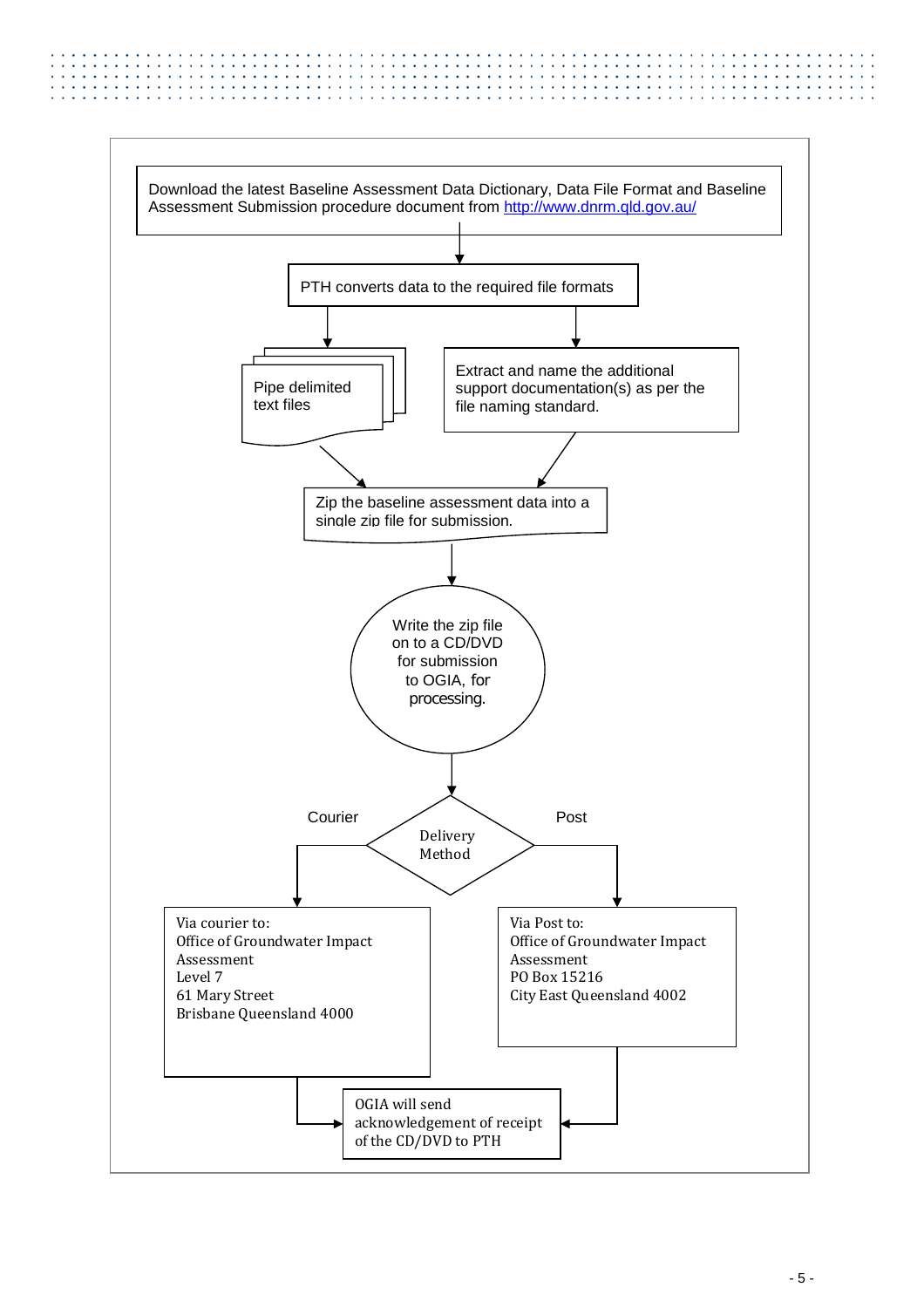#### <span id="page-8-0"></span>**3.1.1. Phase 1 Procedure**

- To properly address Phase 1, approximately ten (10) Appendix 1 Bore baseline assessments with supporting documentation should be submitted.
- A zip file for submission will consist of all documentation pertaining to one Outcome of Baseline Assessment such as:
	- $\circ$  A scanned copy of the first four (4) pages of the Outcome of Baseline assessment Form
	- o Electronic format of the first four (4) pages of the Outcome of Baseline assessment Form
	- o Electronic format of approximately ten (10) Appendix 1 Bore Baseline Assessments related to this Outcome of Baseline Assessment,
	- o the supporting Bore assessments documentations
- The above assessment data files should be compressed into a single zip file (preferably using "WinZip"). Zip files must conform to the *File Naming Standards*.
- If more than one Outcome of Baseline assessment is required to make up the ten (10) bore baseline assessments, zip each Outcome of Baseline assessment into its own zip file
- All file name letters must be in uppercase text. The file extension (eg. pdf or txt) can be in lowercase.
- The Root folder on the CD/DVD should be the <Tenure\_ID>, supplied to the PTH by OGIA.
- Under the root folder add the zip file. This is an additional management check for OGIA to process the baseline assessment data knowing from which PTH the CD/DVD was received from, at all times.
- Example of folder structure on the CD/DVD:  $\rightarrow$  (root folder) PTHABC --> BL\_PTHABC\_2011\_11\_04\_131523.zip

#### Note:

At any time, a PTH may email OGIA at <SuratUWIR@dnrm.qld.gov.au> to request a <Tenure\_ID>.

### <span id="page-8-1"></span>**3.2. Phase 2 – Bulk Electronic Submission**

This phase is expected to limit the resourcing requirement and time involved to transfer the remaining bulk baseline assessment forms and data for both PTHs and OGIA.

Phase 2 will only be initiated by OGIA where resolution of transfer arrangements is achieved for Phase 1. OGIA will not accept bulk data transfer in the first instance.

All *File Naming Standards* and pipe delimited file formats for Phase 1 will also apply to the Phase 2 process.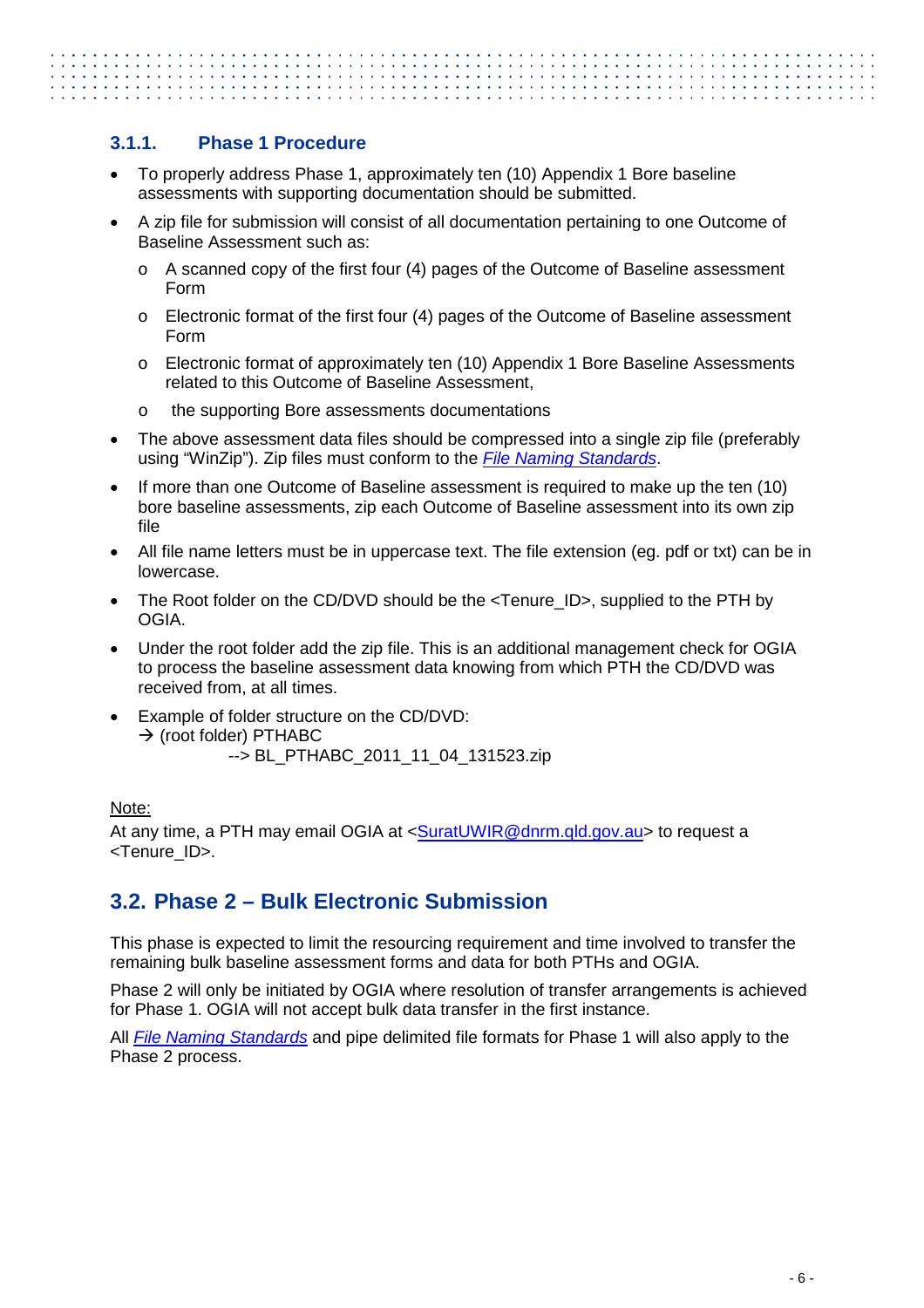

#### <span id="page-9-0"></span>**3.2.1. Phase 2 Procedure**

. . . . . . . . . . . . . . .

- A zip file for submission will consist of all documentation pertaining to one(1) Outcome of Baseline Assessment such as:
	- o A scanned copy of the first four (4) pages of the Outcome of Baseline assessment Form
	- o Electronic format of the first four (4) pages of the Outcome of Baseline assessment Form
	- o Electronic format of all the appendix 1 Bore Baseline Assessments related to this Outcome of Baseline Assessment,
	- o the supporting Bore assessments documentations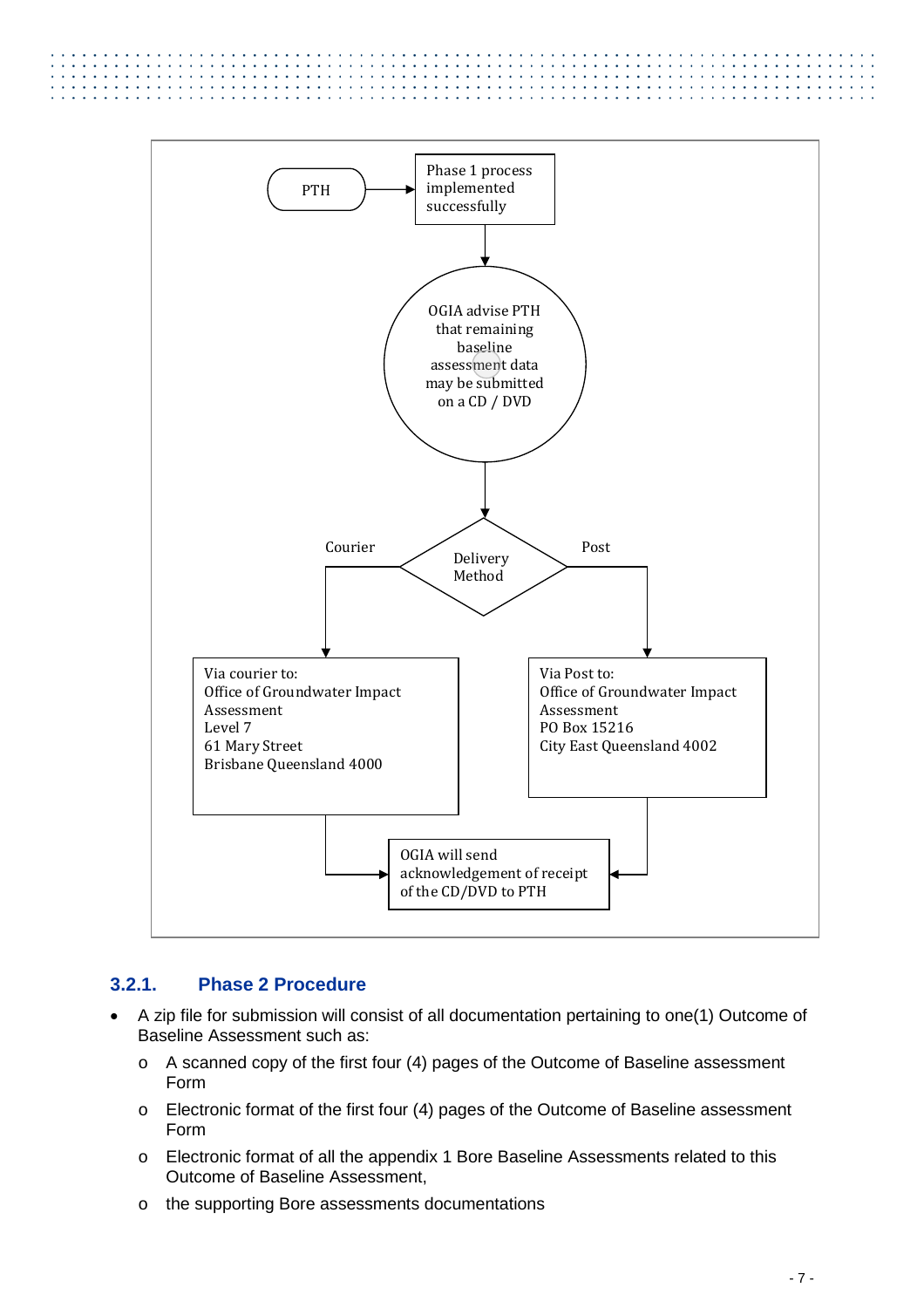- The above baseline assessment data files should be compressed into a single zip file (preferably using "WinZip"). Zip files must conform to the *File Naming Standards*.
- Each Outcome of baseline assessment will be its own zip file.
- All file name letters must be in uppercase text. The file extension (eg. pdf or txt) can be in lowercase.
- The Root folder on the CD/DVD should be the <Tenure\_ID>, supplied to the PTH by OGIA.
- Under the root folder add the zip file(s). This is an additional management check for OGIA to process the baseline assessment data knowing from which PTH the CD/DVD was received from, at all times.
- Example of folder structure on the CD/DVD:
	- $\rightarrow$  (root folder) PTHABC
		- → BL\_PTHABC\_2011\_11\_04\_131523.zip
		- $\rightarrow$  BL\_PTHABC\_2011\_11\_04\_121601.zip
		- $\rightarrow$  BL PTHABC 2011 11 04 121652.zip
		- → BL\_PTHABC\_2011\_11\_04\_121721.zip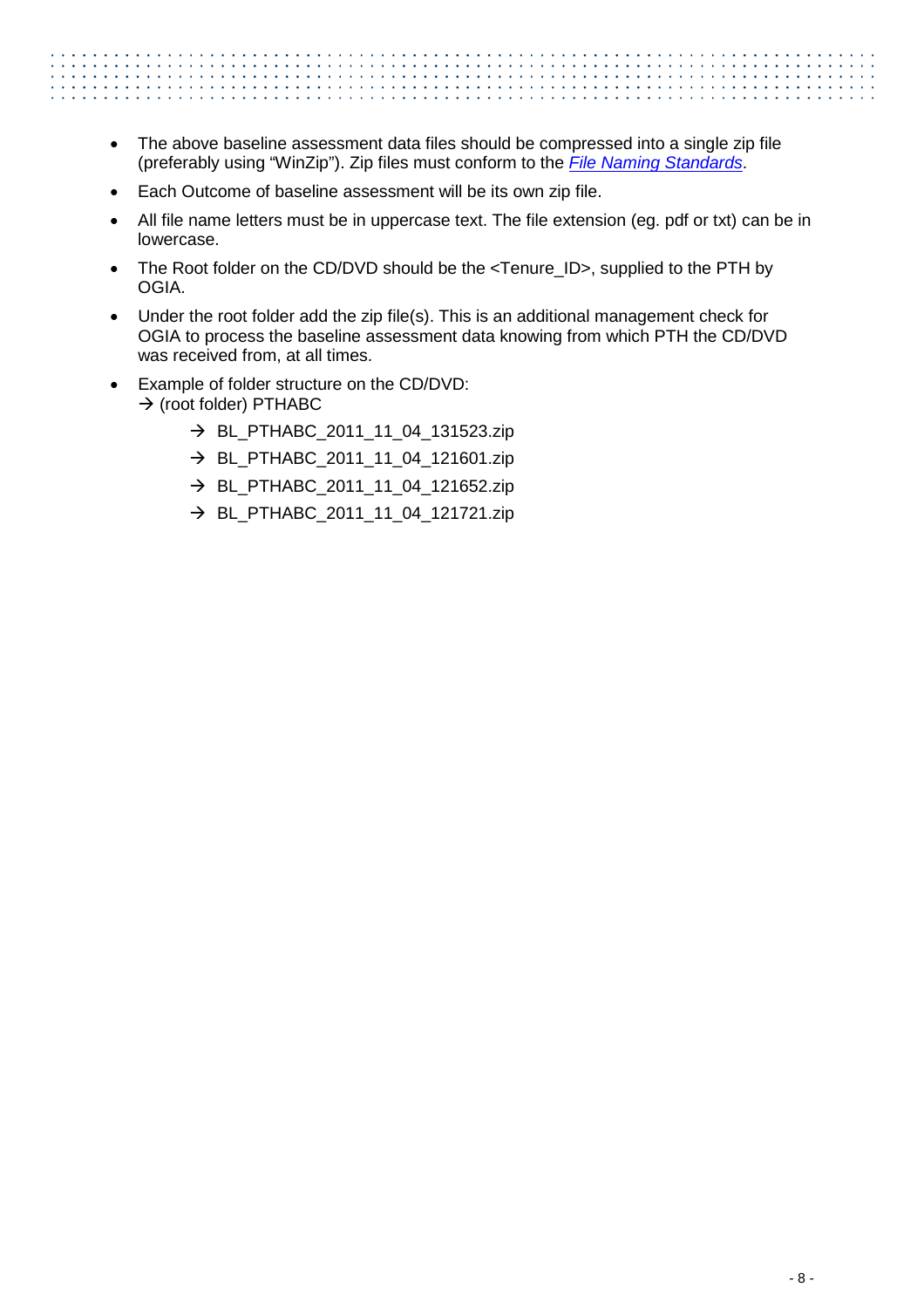# <span id="page-11-0"></span>**Appendix 1**

### <span id="page-11-1"></span>**I. File Naming Standards**

It is a requirement that all files are named in accordance with the file naming standards specified in this procedure. An explanation of this structure is outlined below:

#### <span id="page-11-2"></span>**A. Zip File Naming Standard – Hardcopy (Email) Submission**

This part applies to submissions made in accordance with section 2 (email) of this procedure.

Example: single zip file: BL\_ABCPTH\_2011\_11\_14\_102308.zip Example: multiple part zip file: BL\_ABCPTH\_2011\_11\_14\_102308\_01.zip BL\_ABCPTH\_2011\_11\_14\_102308\_02.zip

| Code                                  | <b>Meaning</b>                                                                                                                                                              | <b>Notes</b>                                               |
|---------------------------------------|-----------------------------------------------------------------------------------------------------------------------------------------------------------------------------|------------------------------------------------------------|
| <b>BL</b>                             | refers to Baseline meaning that the file holds<br>data for the baseline assessment                                                                                          |                                                            |
| <tenure_holder_id></tenure_holder_id> | This is the tenure holder identification eg.<br><b>ABCPTH</b>                                                                                                               |                                                            |
| Creation date & time                  | This is the date and time that the zip file was<br>created for submission by the PTH. Date<br>formatted as YYYY MM DD hh24miss                                              |                                                            |
| <nn></nn>                             | For email zip files that span over multiple<br>emails, append the sequence number to the<br>zip file name that corresponds to the part<br>number in the email subject line. | Only<br>applies to<br>multiple zip<br>files and<br>emails. |
|                                       | Example:                                                                                                                                                                    |                                                            |
|                                       | (Zip file part 2)<br>BL_ABCPTH_2011_11_14_102308_02.zip                                                                                                                     |                                                            |
|                                       | <b>Email Subject Line:</b><br>BL_ABCPTH_2011_11_14_102308 Part 2 Of<br>6                                                                                                    |                                                            |
| Of                                    |                                                                                                                                                                             | Only<br>applies to<br>multiple<br>emails.                  |
| <whole></whole>                       | The total number of emails in this sequence<br>of emails for this submission.                                                                                               | Only<br>applies to<br>multiple<br>emails.                  |
| <filetype></filetype>                 | Filetype refers to the zip file extension, "zip".                                                                                                                           |                                                            |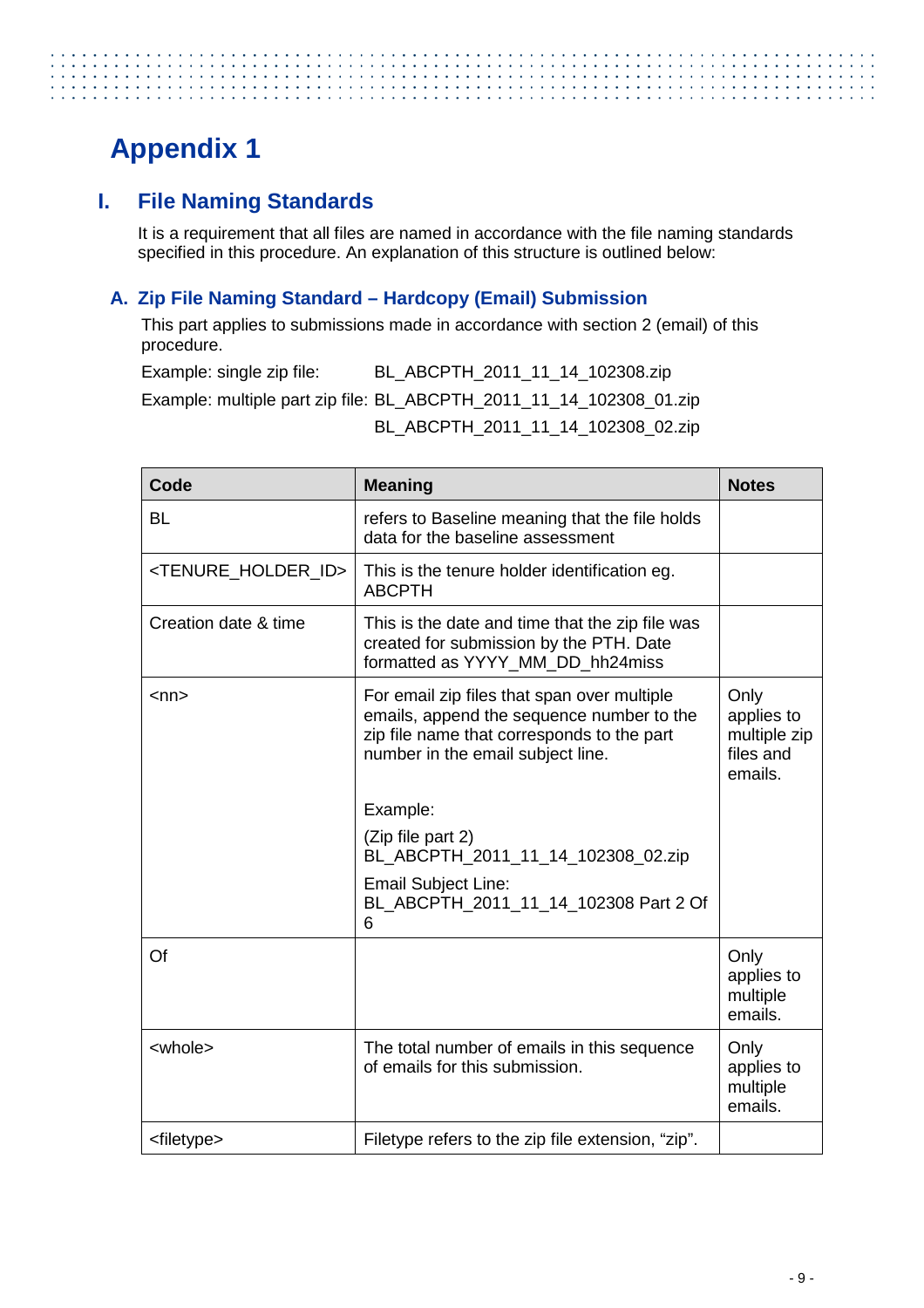#### <span id="page-12-0"></span>**B. Zip File Naming Standard – Electronic Submission**

This part applies to submissions made in accordance with section 3 of this procedure. Example: single zip file: BL\_ABCPTH\_2011\_11\_14\_102308.zip

| Code                              | <b>Meaning</b>                                                                                                                 |
|-----------------------------------|--------------------------------------------------------------------------------------------------------------------------------|
| <b>BL</b>                         | refers to Baseline meaning that the file holds data for the<br>baseline assessment                                             |
| <tenure holder="" id=""></tenure> | This is the tenure holder identification eg. ABCPTH                                                                            |
| Creation date & time              | This is the date and time that the zip file was created for<br>submission by the PTH. Date formatted as<br>YYYY MM DD hh24miss |
| <filetype></filetype>             | Filetype refers to the zip file extension, "zip".                                                                              |

#### <span id="page-12-1"></span>**C. File Naming Standard**

This part applies to submissions made in accordance with section 2 and 3 of this procedure.

Example: Scanned copy of the Drillers log file name would be: ABCPTH\_ABCBORE1\_ DRILLLGDC\_01.pdf

| Code                              | <b>Meaning</b>                                                                                                                                                                                                             |
|-----------------------------------|----------------------------------------------------------------------------------------------------------------------------------------------------------------------------------------------------------------------------|
| <tenure holder="" id=""></tenure> | This is the tenure holder identification eg. ABCPTH                                                                                                                                                                        |
| <th_bore_id></th_bore_id>         | This is the bore's ID given by the tenure holder eg.<br>ABCBORE1                                                                                                                                                           |
| <document type=""></document>     | This is a code that indicated the type of document. Please<br>refer to <b>Appendix 1 section II</b> for a list of codes for each<br>document type.                                                                         |
| <nn></nn>                         | n refers to the number of the file. In cases where there are<br>more than one file of the same type of data the files should<br>be numbered in numerical order eg. 01, 0219 etc. Most<br>of the time it will always be 01. |
| <filetype></filetype>             | Filetype refers to the file extension such as "txt" or ".pdf" or<br>".xls" etc.                                                                                                                                            |

#### <span id="page-12-2"></span>**II. Document Types**

The list of codes that represent the document type:

| Code             | <b>Document Type Description</b>                           |
|------------------|------------------------------------------------------------|
| <b>BLAPPDC</b>   | Baseline Assessment Outcome Approved Form                  |
| <b>BLBORDC</b>   | Bore Baseline Assessment Information Document (Appendix 1) |
| <b>DRILLLGDC</b> | Driller's log document (Part B)                            |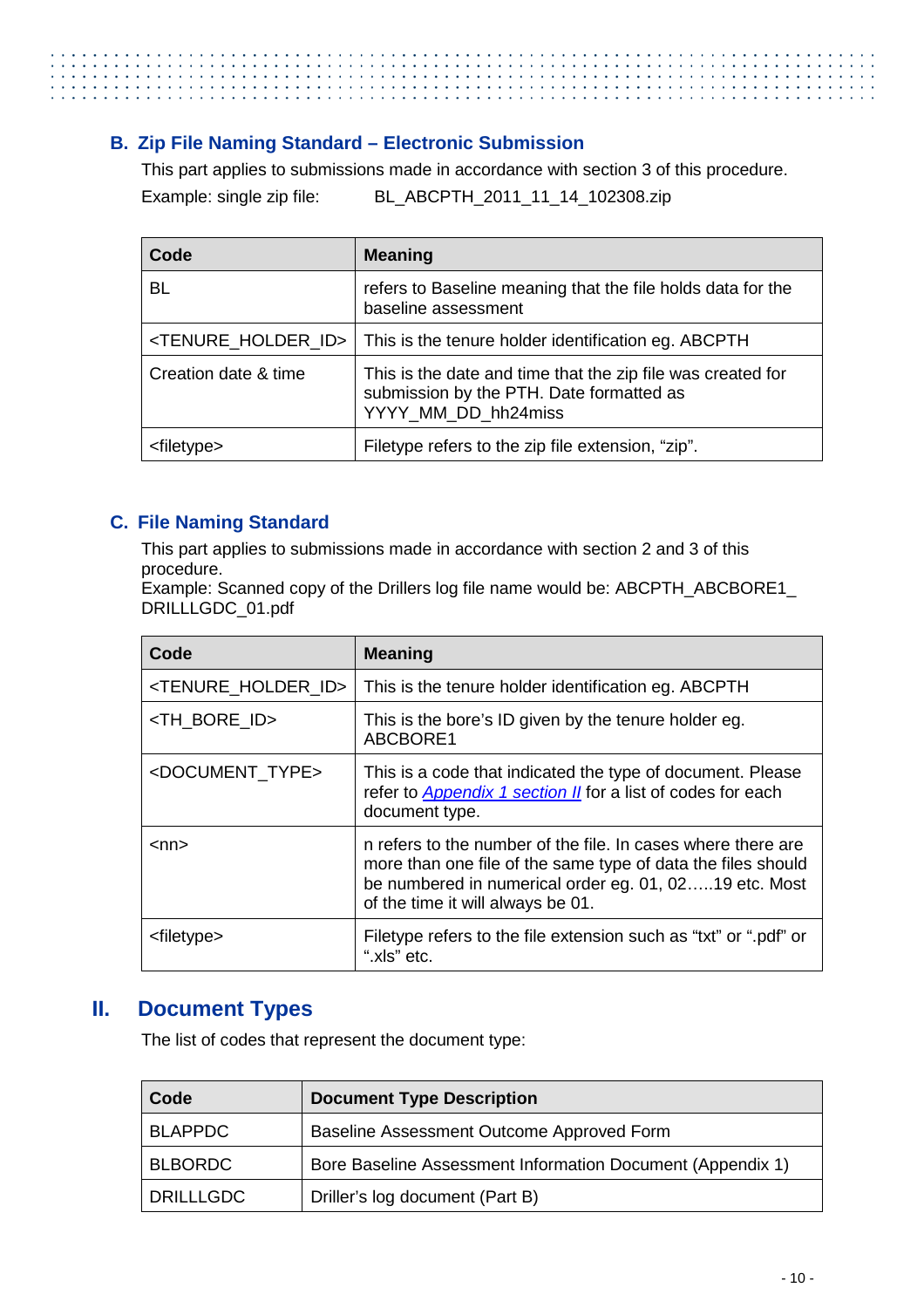| <b>WLLNDAGDC</b>    | Landholder Agreement Water Level (Part E)                               |
|---------------------|-------------------------------------------------------------------------|
| <b>WLDS</b>         | <b>Water Level Data Set</b>                                             |
| <b>WLMEASPHOT</b>   | Water Level Measurement Point Photo (Part E)                            |
| <b>WLLGDS</b>       | Water Level Log Data Set                                                |
| <b>PUMPPHOT</b>     | Pump Photo (Part C)                                                     |
| <b>WLLGDC</b>       | Water Level Log document (Part E)                                       |
| <b>BORASSDS</b>     | <b>Bore Assessment Data Set</b>                                         |
| <b>BORASSDCDS</b>   | <b>Bore Assessment Documents Dataset</b>                                |
| <b>WQLABRSDC</b>    | Water Quality Lab Results Document from Baseline Assessment<br>(Part F) |
| <b>WQLABRSDS</b>    | Water Quality Lab Results Data Set                                      |
| <b>WQFLDRESDS</b>   | <b>Water Quality Field Results Data Set</b>                             |
| <b>WQGASRSDS</b>    | <b>Water Quality Gas Result Data Set</b>                                |
| <b>WQSAMPDS</b>     | <b>Water Quality Sample Data Set</b>                                    |
| <b>WQMEASPHOT</b>   | Water Quality Measurement Point Photo (Part F)                          |
| <b>WQSETPHOT</b>    | Water Quality Sample Setup Photo (Part F)                               |
| <b>BOREDS</b>       | <b>Bore Data Set</b>                                                    |
| <b>ELEVDS</b>       | <b>Elevation Data Set</b>                                               |
| <b>HOLECONSDS</b>   | <b>Hole Construction Data Set</b>                                       |
| <b>BORECONSDS</b>   | Bore construction Data Set                                              |
| <b>EQUIPDS</b>      | <b>Equipment Data Set</b>                                               |
| <b>AQUIFERDS</b>    | <b>Aquifers Data Set</b>                                                |
| <b>FORMSDS</b>      | <b>Formations Data Set</b>                                              |
| <b>STRATALOGDS</b>  | Strata Log Data Set                                                     |
| <b>STRATIGDS</b>    | <b>Stratigraphy Data Set</b>                                            |
| <b>WUDS</b>         | Water use Data Set                                                      |
| <b>WULGDS</b>       | Water use log Data Set                                                  |
| <b>WULGDC</b>       | Water Use Log Document (Part D)                                         |
| <b>WQHSTLABRSDC</b> | Water Quality Historical Laboratory Results Document (Part F)           |
| <b>WQHSTFLDRSDC</b> | Water Quality Historical Field Results Document (Part F)                |
| <b>FACPURDS</b>     | <b>Facility Purpose Data Set</b>                                        |
| <b>OTHPHOT</b>      | <b>Other Photos</b>                                                     |
| <b>OTHDC</b>        | <b>Other Documents</b>                                                  |